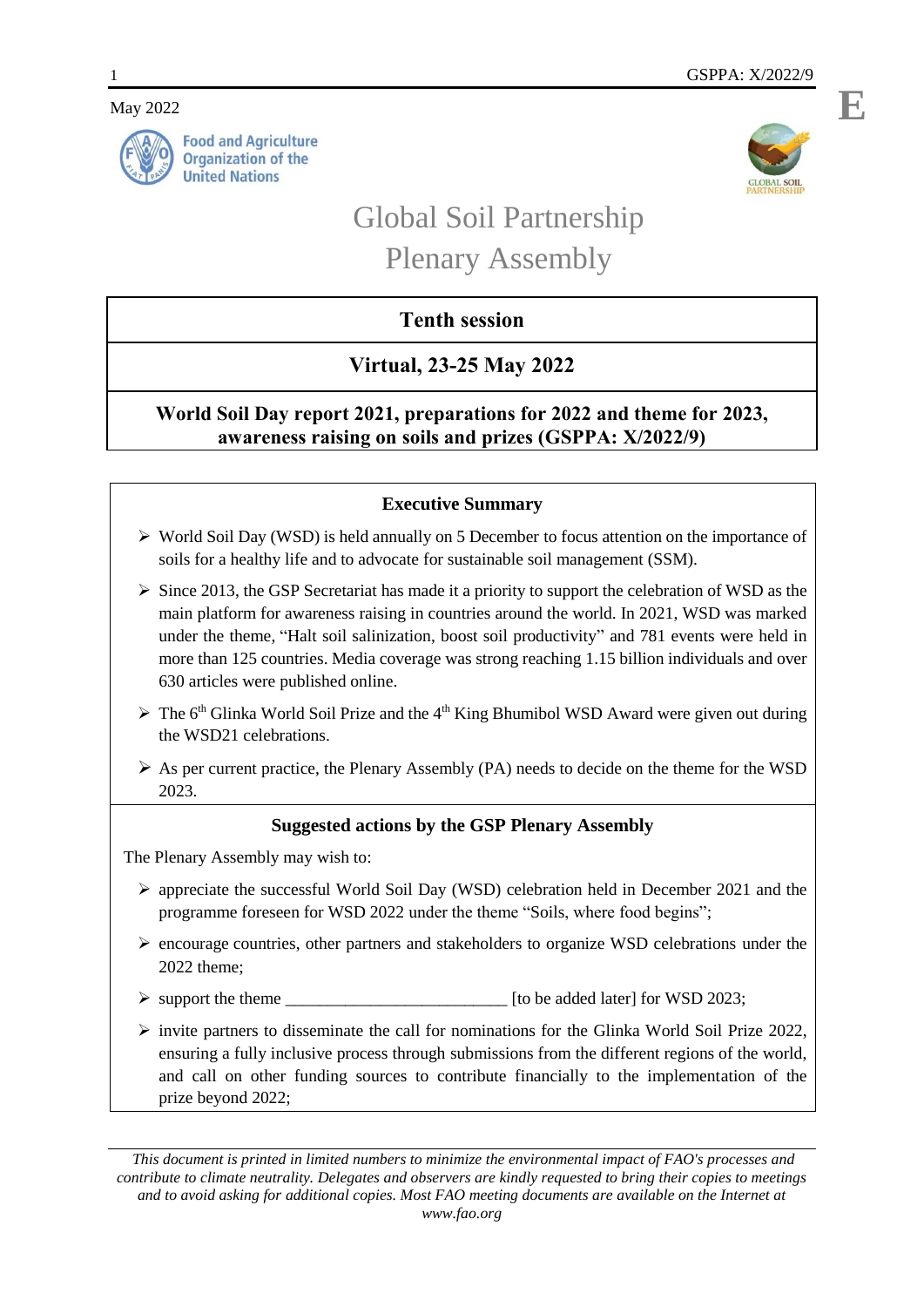- appreciate the successful organization of the King Bhumibol WSD Award in 2021 and invite partners to disseminate the call for nominations for the 2022 Award; and
- $\triangleright$  call on resource partners to contribute to the implementation of the sustained communication activities envisaged by the Secretariat.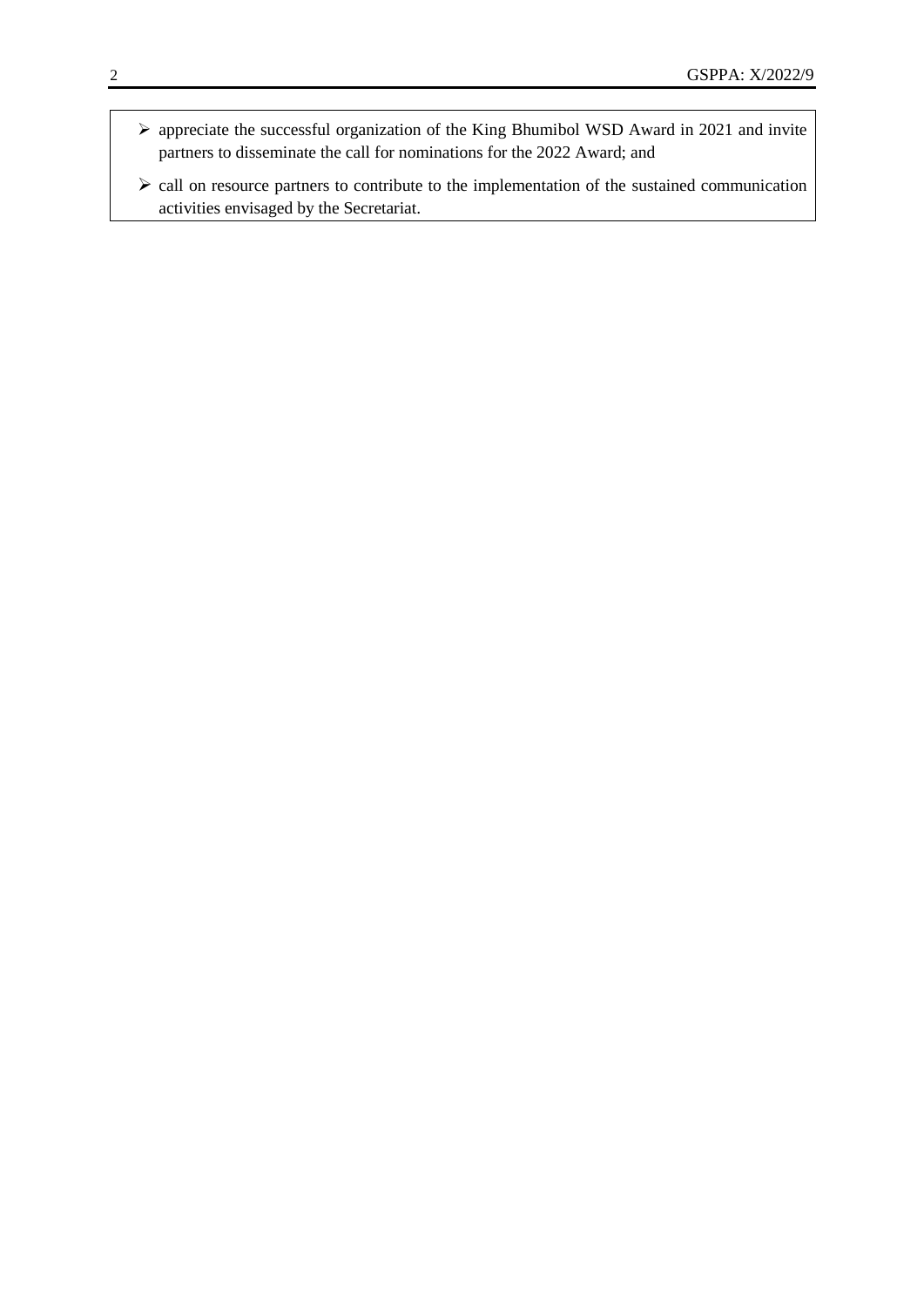### **9.1 Report on the implementation of World Soil Day 2021**

- 1. More than 125 countries marked the date in some form, with media engagement reaching some 1.15 billion taking an interest in the theme: 'Halt soil salinization, boost soil productivity'. More than 781 events were registered on th[e WSD interactive map.](http://www.fao.org/world-soil-day/worldwide-events/en/) They brought together government representatives, business, non-governmental organizations (NGOs), youth organizations, the media, and other diverse audiences. From Abu Dhabi, Bangkok, Moscow, New York and Rome, many countries held official ceremonies and 25 FAO Regional, Sub-regional and country offices took an active part in the campaign, with this effort culminating in the official celebration held on 3<sup>rd</sup> December 2021 (read <u>more</u>). Several organizers shared their photos (photo [gallery\)](https://www.flickr.com/photos/faooftheun/albums/72177720296047263).
- 2. Sixty ad-hoc communication materials and products were made available on the [WSD website](http://www.fao.org/world-soil-day/campaign-materials/en/) in more than 23 languages and downloaded 15 000 times, more than 50 percent more than in 2020, including the new video: ["Salt-affected soils: discovering a missed reality"](https://youtu.be/kQcax3Rv4oA) which was produced in all FAO languages. As is the case every year, soil enthusiasts, education ministries, teachers, soil science societies, and families joined efforts to make the [WSD logo available in](http://www.fao.org/world-soil-day/logo/en/)  101 [languages,](http://www.fao.org/world-soil-day/logo/en/) including in local dialects. Furthermore, the joint work of soil scientists and graphic designers led to the success of the "Children's booklet contest on salt-affected soils," with 27 entries from 14 countries, under the sponsorship of the GSP and the International Union of Soil Sciences (IUSS). The GSP and the IUSS also launched the ["Kids2kids poster drawing](https://www.fao.org/world-soil-day/poster-contest/en/)  [contest on salt-affected soils,"](https://www.fao.org/world-soil-day/poster-contest/en/) and 49 posters were received from children aged between 5 and 14 years old.
- 3. Media coverage was strong. More than 630 online articles were identified globally between 3- 7 December, most of them from Asia, Europe, North America and Latin America. In terms of broadcasting, WSD was well covered by BBC World, China Global Television Network (CGTN), NDTV.com, and Al-Jazeera English (AJE) among many others. An FAO [press release](https://www.fao.org/newsroom/detail/world-soil-day-fao-highlights-threat-of-soil-salinization-to-food-security-031221/en)  highlighted the threats of soil salinization to global food security while attracting media interest to the cause, and major media outlets such as the Washington Post, the Guardian, CNN World, the Times of India, the Sydney Morning Herald, the Telegraph, der Spiegel, le Monde Diplomatique and la Repubblica gave prominence to soils on  $5<sup>th</sup>$  December [\(list](https://www.fao.org/world-soil-day/about-wsd/wsd-2021/media/en/) of the key articles).
- 4. The web stories (1) ['Digging deeper into the arid terrain of the world's largest landlocked](https://www.fao.org/fao-stories/article/en/c/1457421/)  [country',](https://www.fao.org/fao-stories/article/en/c/1457421/) (2) ['A life dedicated to the soil'](https://www.fao.org/fao-stories/article/en/c/1458405/) as well as the webcast of the virtual event and the Director-General's speech attracted significant attention. Since the campaign's launch, FAO's soil-related websites have generated around 3 million viewings. At peak time, over 48 000 visitors interacted with the dedicated web pages. The highest cumulative traffic came from Asia with 55 percent of users, followed by the Americas with 25 percent and Europe with 16 percent. Significant peaks in specific countries came from India (44 percent), the United States of America, and Mexico.
- 5. It is also estimated that the Organization reached 134 million social media users with 150 multilingual posts on  $5<sup>th</sup>$  December. The GSP Facebook page was liked by 20 625 people and followed by 22 638 users up by 273 percent between 1-10 December 2021, and the top GSP Facebook post reached over 31 300 people. Meanwhile, the hashta[g #WorldSoilDay](https://twitter.com/search?q=%23WorldSoilDay&src=typeahead_click&f=top) was picked up by over 330 million users and was trending on Twitter on 5 December.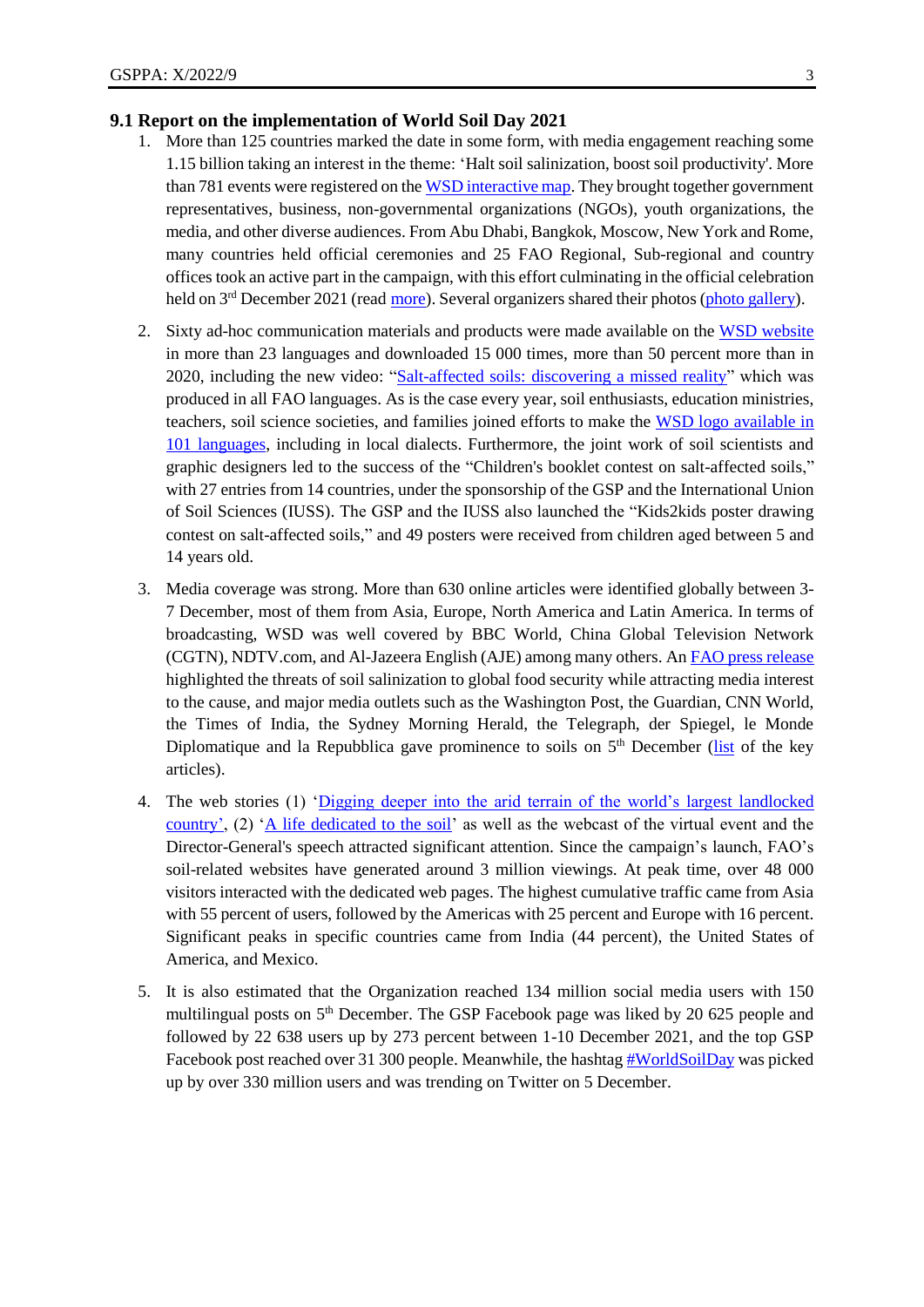#### **9.2 Plan for WSD 2022 and proposed themes for WSD 2023**

- 6. The WSD 2022 theme: "Soils, where food begins" will be an opportunity for the Secretariat and partners to engage even more people and countries in the celebrations, as the theme of soil fertility linked to food security and nutrition is relevant to all countries worldwide. The Secretariat will prepare and disseminate key messages, short animations, and action-oriented communication materials in several languages to keep engaging with wider audiences.
- 7. The digital and media strategy remains the most crucial element in the WSD awareness-raising platform. However, to effectively deliver pertinent soil-related knowledge and promote learning hubs across multiple platforms, it is important to continue to position the theme throughout the year to trigger public attention with scheduled launches of new communication products, activities and contests.
- 8. Considering that the annual theme for the WSD celebrations is the same as the theme of the symposium of that same year and in view of the organization of the Global Symposium on Soil and Water to be held in May 2023, the GSP Secretariat invites FAO Members and partners to support one of the themes proposed for WSD 2023: a) "Soil and water: a source of life" and b) "Soil and water: symbiosis for life".

## **9.3 Glinka World Soil Prize**

- 9. The Glinka World Soil Prize, named after the prominent Russian scientist Konstantin D. Glinka, is sponsored by the Russian Federation. It consists of a Glinka Medal and a check for USD 15 000. It honours individuals and organizations whose leadership and activities have contributed to the promotion and implementation of SSM in different regions of the world.
- 10. After the annual call for nominations, 17 applications from several countries were received and deemed to comply with the established criteria. The Glinka World Soil Prize Selection Committee designated the winner who was invited to attend a virtual awarding ceremony on WSD 2021.
- 11. The 2021 Laureate was Lydie-Stella Koutika, a renowned soil scientist from the Republic of the Congo with over 30 years of experience in applied research on agroecosystems. Her research focuses on soil health and degradation processes to fight food insecurity and foster climate change mitigation and adaptation. Due recognition was granted through a dedicated [webpage,](https://www.fao.org/world-soil-day/glinka-world-soil-prize/en/) [media article](https://www.fao.org/global-soil-partnership/resources/highlights/detail/en/c/1458252/) and [video.](https://www.youtube.com/watch?v=FVqzmPjubKM)
- 12. In 2022, more information on the Glinka World Soil Prize will be disseminated through digital media, including social media networks, and will be an important element of the WSD campaign. The call for nominations will be launched in July 2022 and will close on 1 September. National focal points and partners are encouraged to promote the date through local, national and regional networks.

## **9.4 King Bhumibol World Soil Day Award**

13. Thailand has decided to establish and sponsor the King Bhumibol World Soil Day Award (WSDA). The Award aims to encourage organizers of WSD events at all levels to facilitate challenging and outstanding celebrations across the globe. It prizes the best celebration held in the framework of the previous year's communication campaign. The Award comes in the form of a plaque and a prize of USD 15 000.